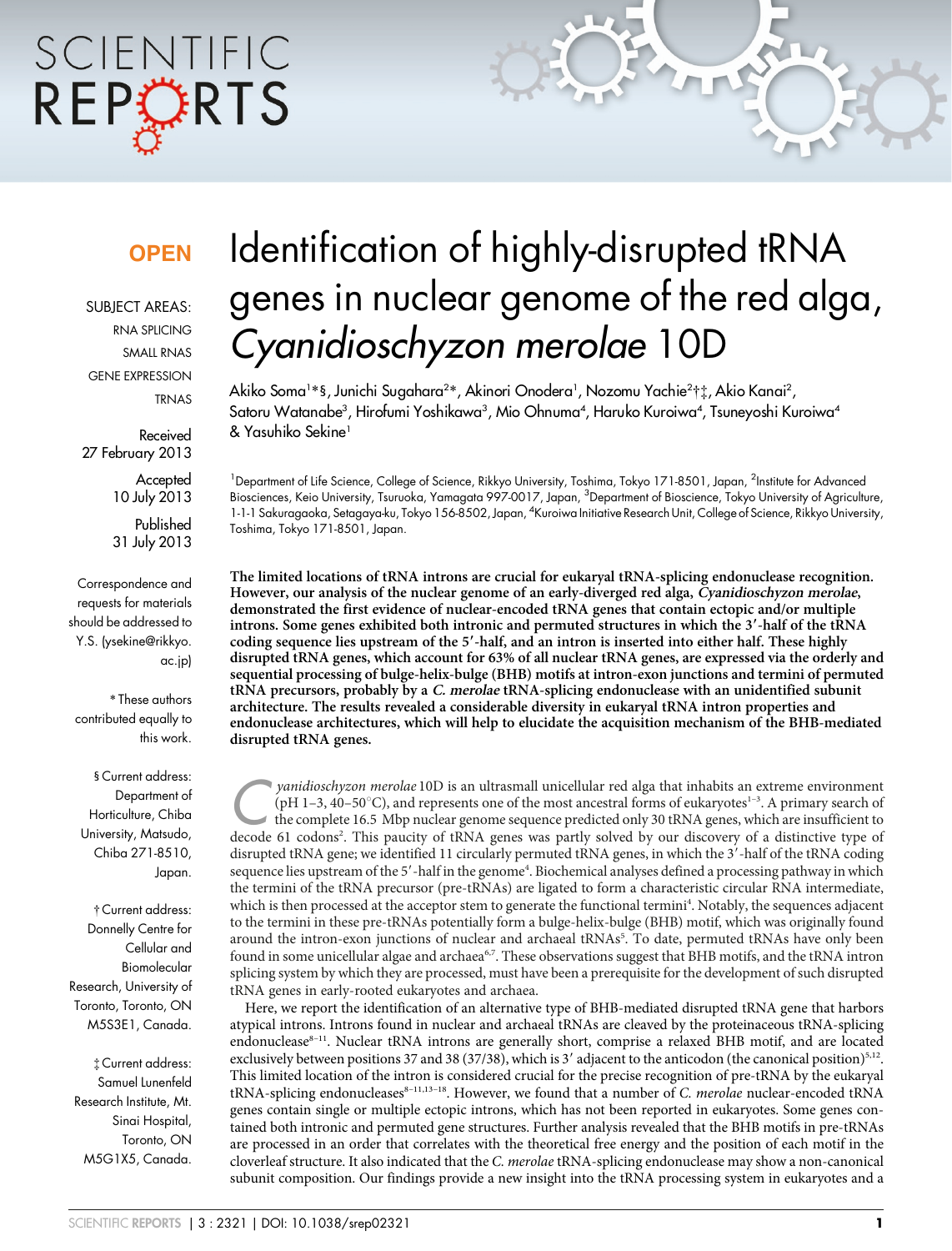|        | Α            |                                                | G   |                          | U    |                  | C           |                  |   |
|--------|--------------|------------------------------------------------|-----|--------------------------|------|------------------|-------------|------------------|---|
| А<br>G | Phe          | GAA (2)                                        | Ser | AGA(1)                   | Tyr  | <b>GUA (2)</b>   | Cys         | GCA(0)           | A |
| U<br>C | Leu          | <b>UAA</b> (1)<br><b>CAA (1)</b>               |     | CGA (1)                  | stop |                  | stop<br>Trp | CCA(1)           |   |
| А<br>G | Leu          | AAG (0)                                        | Pro | AGG(2)                   | His  | GUG(0)           | Arg         | ACG(2)           | G |
| U<br>С |              | CAG(0)                                         |     | <b>UGG (1)</b><br>CGG(1) | Gln  | CUG(0)           |             | UCG(2)<br>CCG(3) |   |
| Α<br>G | lle          | <b>GAU (1)</b>                                 | Thr | AGU <sub>(0)</sub>       | Asn  | <b>GUU (1)</b>   | Ser         | <b>GCU (1)</b>   | U |
| U<br>C | iMet<br>eMet | <b>UAU (3)</b><br>CAU <sub>(0</sub><br>CAU (2) |     | UGU(1)<br>CGU(0)         | Lys  | UUU(0)<br>CUU(0) | Arg         | UCU(3)<br>CCU(1) |   |
| Α<br>G | Val          | AAC(0)                                         | Ala | <b>AGC (1)</b>           | Asp  | <b>GUC (2)</b>   | Gly         | GCC(0)           | C |
| U<br>С |              | UAC(0)<br>CAC(0)                               |     | JGC(0)<br><b>CGC</b>     | Glu  | <b>UUC (2)</b>   |             | UCC(0)<br>*CCC   |   |

Figure 1 | Anticodons in C. merolae. Newly identified and revised tRNA genes are indicated in red and blue, respectively. All anticodons are presented in the 5' to 3' direction. Intron numbers are shown in parentheses. Anticodons of tRNAs encoded by a permuted gene are boxed. Two distinct genes that produce identical mature tRNA sequences encode tRNAGly(CCC) (indicated by an asterisk). iMet and eMet mean initiator and elongator tRNA<sup>Met</sup>(CAU), respectively.

deeper understanding of the evolutionary aspects that governed the formation of BHB-mediated disrupted tRNA genes.

#### Results

Approximately 63% of tRNA genes in the C. merolae nuclear genome are disrupted by introns. A genome-wide search for tRNA genes was performed using the SPLITS and SPLITSX programs to detect cis-spliced tRNAs (intron-containing tRNAs) and trans-spliced tRNAs (split tRNAs)<sup>19-22</sup>. A BLAST search was performed to detect conserved tRNA sequences. This identified 27 intronic tRNA genes, including nine newly identified and 12 revised genes (Fig. 1). Among them, 12 appeared to be the first examples of nuclear-encoded tRNA genes containing multiple introns: nine genes with two introns, three with three introns and 15 with a single intron. Four genes encoding tRNA<sup>Leu</sup>(UAA), tRNA<sup>Arg</sup>(CCU), and two copies of tRNAGly(CCC) had both intronic and permuted structures, meaning that their pre-tRNAs required removal of an intron as well as swapping of the 5'- and 3'-halves. Our search for BHB-mediated disrupted tRNA genes led to the identification of a sufficient repertoire of anticodons. C. merolae contains disrupted tRNA genes that exhibit intronic (23/43), permuted (7/43), or both (4/43) structures that account for 79.1% (34/43) of all nuclear tRNA genes. The proportion of intronic tRNA genes in C. merolae (62.8%;  $27/43$ ) is much higher than that found in other eukaryotes<sup>12</sup>, including Saccharomyces cerevisiae (21.5%, 59/275), Arabidopsis thaliana (13.2%, 83/630), Drosophila melanogaster (5.2%, 15/290) and Homo sapiens (4.3%, 28/648). However, it is comparable to the levels found in several archaea (up to 87%), which contain the highest number of introns in any organism<sup>7,22</sup>.

The genomic intron sequences varied from 11–69 bp; tRNA<sup>Ser</sup>(AGA) and tRNA<sup>Asn</sup>(GTT) contained the shortest introns, 11 bp, in the anticodon-loop, while  $tRNA<sup>Arg</sup>(TCT)$  contained the longest introns, 69 bp, in the D-loop (Fig. 2).

Eukaryal tRNA genes are generally transcribed by RNA polymerase III via an intragenic bipartite promoter consisting of A and B boxes, which are conserved sequences in the D-arm and TYC-arm, respectively<sup>23</sup>. Transcription is initiated by the binding of a multisubunit transcription factor (TFIIIC) to the promoter sequence<sup>24</sup>. However, the A and B boxes of atypical intronic tRNA genes in C. merolae are not recognized uniformly by the transcription machinery because of the interruption of either box by the intron

and the variable intron sequences between the boxes, making the positional relation of the A and B boxes inadequate for binding of TFIIIC. This is also true for the permuted tRNA genes, in which the A and B boxes are not recognized by TFIIIC because they are inverted<sup>4</sup>. Additionally, no homologs of the TFIIIC components that bind to the A and B boxes have been identified in C. merolae. Instead, a TATA-like sequence and a T-stretch, which are probably the promoter and termination signal, respectively<sup>24,25</sup>, are found near most tRNA genes (see Supplementary Fig. S1 online). No promoter or termination signal is found between the exon segments of the intronic tRNA genes, suggesting that a set of putative tRNA segments is transcribed as a linear RNA. The above observations indicate that C. merolae employs the upstream TATA-like sequence and a noncanonical transcription system independent of TFIIIC, which would allow transcription of various types of disrupted (intronic, permuted, and both) and non-disrupted tRNA genes.

C. merolae tRNA introns form various types of BHB motifs and are scattered throughout the cloverleaf structure. In contrast to the known nuclear tRNA genes whose introns are located exclusively at the canonical  $37/38$  position<sup>12</sup>, 42 introns in 27 tRNA genes of C. merolae were randomly distributed along the cloverleaf structure (Fig. 2). Although some (17 introns) were found at the 37/38 position, others were observed at novel positions for nuclear tRNA: the D-stem (five introns), the D-loop (14 introns), the variable-arm (one intron), the TYC-stem (one intron) and the TYC-loop (four introns). The finding that C. merolae nuclear tRNA genes contain introns at various positions is inconsistent with a requirement for introns to be located at particular positions such that they are recognized by known tRNA-splicing endonucleases in eukaryotes<sup>9,10</sup>.

The intron-exon junctions of nuclear pre-tRNAs generally form a relatively relaxed BHB motif. This is denoted as the hBH or BHL (BHB-like) motif, and consists of a single 3-nt bulge and an internal loop separated by a 4-nt helix<sup>5,12</sup>. In C. merolae, the hBH motif is often located at position 37/38 (Fig. 2), as represented by tRNA<sup>Asn</sup>(GUU) (Fig. 3A). Our analysis revealed other types of BHB motifs at position 37/38, such as a strict hBHBh' motif in tRNAIle(UAU) (Figs. 2 and 3C) and an unstructured BHB motif with no central 4-bp helix H in tRNAPhe(GAA) (Figs. 2 and 3B). Various types of BHB motifs were also identified at positions outside 37/38, including hBHBh', BHL (hBH and HBh') and a motif without H (no H) (Fig. 2).

These features of tRNA genes in C. merolae – the localization of introns at positions other than 37/38 and identification of various types of BHB motifs – have never before been observed in a nuclear genome, although they do occur in some archaeal phyla, such as Crenarchaeota and Nanoarchaeota<sup>5,12,26-28</sup>.

Processing of the pre-tRNAs derived from disrupted genes. We performed northern blotting analysis using C. merolae total RNA to verify whether the highly disrupted tRNA genes are indeed transcribed in the cell. Northern blots using probes complementary to the 3'-halves of tRNA<sup>Asn</sup>(GUU), tRNA<sup>Phe</sup>(GAA) and tRNAIle(UAU), which harbor one, two and three introns, respectively, detected bands of the appropriate size (Supplementary Fig. S2 online), demonstrating that *C. merolae* disrupted tRNA genes are expressed. Their different mobilities in Fig. S2D, despite their almost identical predicted size, have been observed in PAGE and Northern blot analysis of tRNAs<sup>4,29-31</sup>, and it may be attributed to differences in their overall secondary structures, which may be unfolded even in the denaturing gel, and to different post-transcriptional modifications. No bands for pre-tRNAs harboring unspliced introns were detected, suggesting that intron processing occurs rapidly in the cells, making the processing intermediates so scarce that they are nearly impossible to detect, even by northern blotting. In fact, it was reported that the over-expression of tRNA genes or knockdown of the processing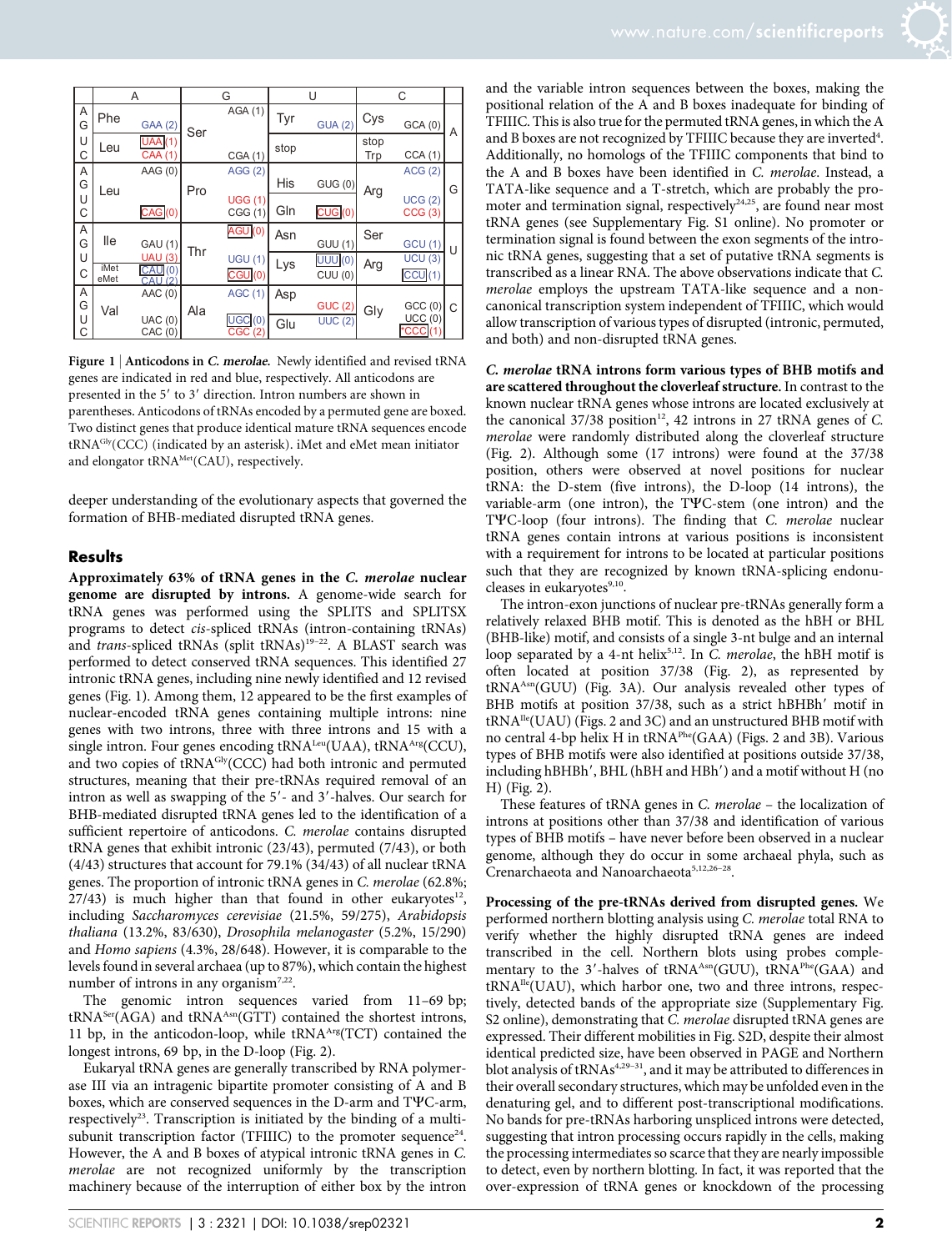

Figure 2 | Distribution of BHB motifs in intronic and/or permuted tRNAs in C. merolae. (A) Arrows indicate the positions of the BHB motifs. The length of the intron, number and type of BHB motifs is indicated for each tRNA. For example, "Ile(TAT) 22 3/3 hBHBh"' at the position between 53 and 54 means that the BHB is from tRNA<sup>Ile</sup>(UAU), is 22 nt long, and is the third of three BHB motifs. BHB motifs at the termini of the permuted pre-tRNAs are shown in double squares. The numbering of the tRNA positions follows that outlined in Reference 12. (B) The BHB motif is classified by one or two 3-nt-bulges (denoted as  $B = 3$ ) separated by a central 4-bp-helix (denoted as  $H = 4$ ) and flanked by two helices (denoted as h or h'), each with more than two base-pairings.

enzymes in the cell is required to detect precursors or processing intermediates of tRNAs and non-coding RNAs by PAGE or Northern blotting<sup>32-34</sup>.

The introns in most C. merolae pre-tRNAs can form a BHB motif independently. These introns are not nested, as occurs in some archaea, in which the last intron can form a BHB motif only after the other introns have been processed<sup>26,35</sup>. To analyze the processing intermediates and to clarify the processing pathway in C. merolae, reverse transcription polymerase chain reaction (RT-PCR) was performed on three tRNAs and the resulting products were sequenced (Fig. 3). PCR products indicated by arrows in Fig. 3 were annotated by gel purification of the bands, cloning and sequencing analysis (Supplementary Table 1 online, Supplementary Figs. 3–5 online). While the signal representing unprocessed tRNAs was not detected in the northern blot analysis (Supplementary Fig. S2 online), RT-PCR products derived from various processing intermediates were detected with various band intensities (Fig. 3). Amplification of the RT-PCR products of tRNA processing intermediates is influenced by the amount of the target molecule and by the modification of nucleotides, which may inhibit the reverse transcription reaction $36-38$ . Thus, the intensities of the PCR bands do not always reflect the amount of the target RNA molecules present in the cell. The bands for intermediates would be detectable because of significant amplification of a small amount of cDNA by PCR.

tRNA<sup>Asn</sup>(GUU) contains a single intron composed of an hBH motif at position 37/38 (Fig. 3A). RT-PCR using N5'-primer 1 and N3'-primer 1 (indicated by arrows in Fig. 3A) amplified both a pretRNA containing the intron and a processed form (mature form) (Fig. 3D, lane 1).

tRNAPhe(GAA) contains two introns, in the D-stem (intron 1) and at position 37/38 (intron 2), which comprise a hBHBh' and a no H motif, respectively (Fig. 3B). RT-PCR with F5'-primer 1 and F3'primer 1 produced PCR products representing a pre-tRNA with two introns, a processing intermediate in which intron 1 was removed but intron 2 was retained, and a processed form (mature form) in which both intron 1 and 2 were removed (Fig. 3E, lane 1). No product was detected for an alternative intermediate in which intron 2 was removed but intron 1 was retained, even when using a primer set (5'primer 2 and 3'-primer 2) specifically designed to amplify such an intermediate (Fig. 3E, lane 2). Although it remains possible that an intermediate harboring only intron 1 was produced but not detected because of technical difficulties, the above results suggest a pathway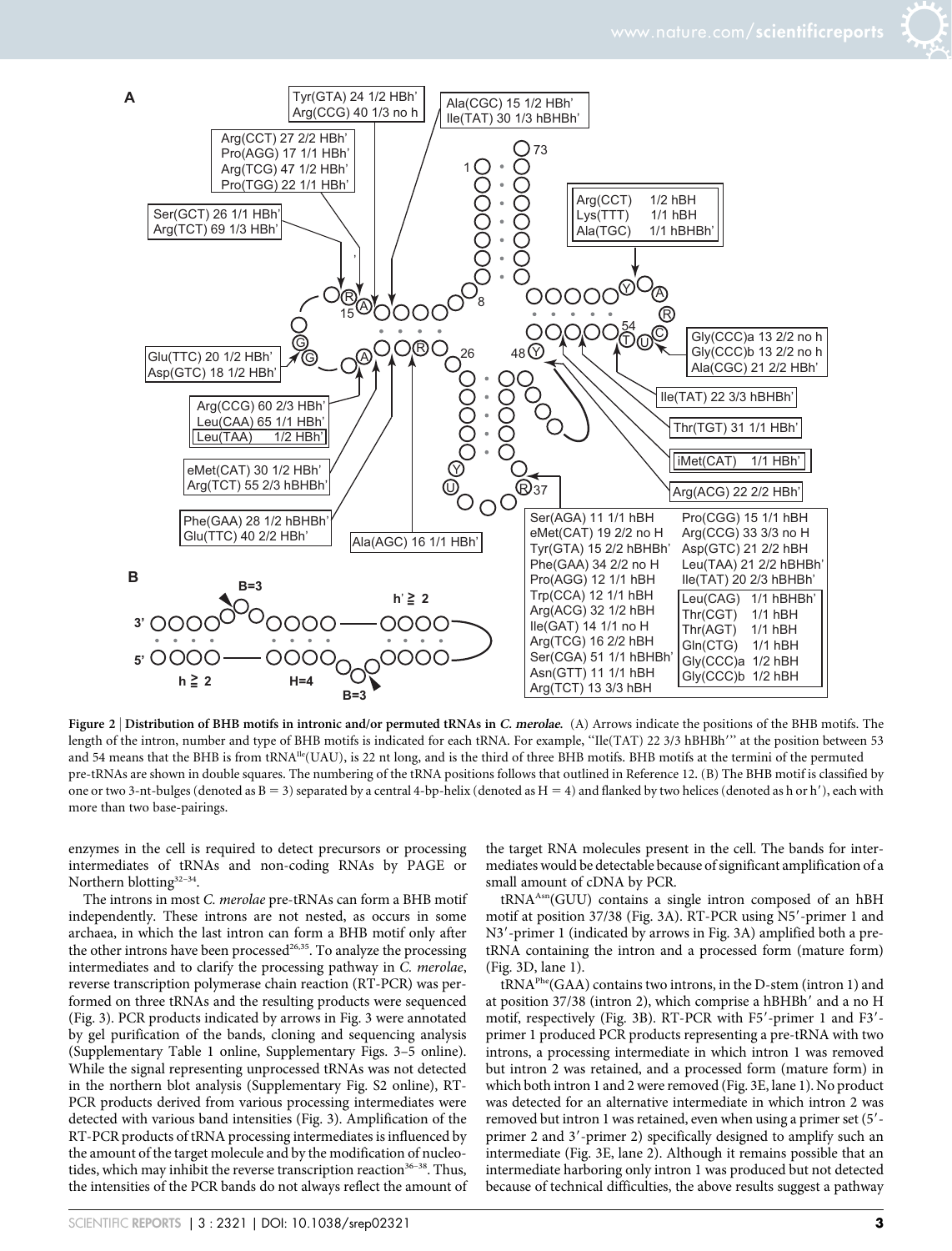

Figure 3 | RT-PCR amplification of intronic tRNAs. Inferred pre-tRNA secondary structures for three tRNA genes are shown. (A) tRNA<sup>Asn</sup>(GUU) with a single intron at the canonical position 37/38. (B) tRNAPhe(GAA) with two introns, one in the D-stem (intron 1) and the other at 37/38 (intron 2). (C) tRNA<sup>Ile</sup>(UAU) with three introns, one in the D-stem (intron 1), one at 37/38 (intron 2), and the third in the TYC-loop (intron 3). 5'- and 3'-primers for RT-PCR are indicated as solid and broken arrows, respectively. Arrowheads indicate the positions to be processed. Intron sequences are shown in lower case. The numbering of the tRNA positions follows Reference 12. (D–F) PCR products amplified from the cDNA of processing intermediates and mature forms are indicated. Annotation of each PCR product was based on gel purification of the bands, cloning and sequencing analysis. Predicted sizes for each PCR product are described in Supplementary Table 1 online. Although I3'-primer 2 was designed to hybridize to a region within intron 3, the I5'-primer 3 and I3'-primer 2 combination produced a PCR product representing pre-tRNA<sup>Ile</sup> (+intron 2) and mature tRNA<sup>Ile</sup> (lane 3). This is attributable to the tendency of the I3'-primer 2 to hybridize to the TYC-stem of tRNA<sup>ne</sup>(UAU), because of sequence similarity between the TYC-stem and 3' region of intron 3. The asterisk corresponds to a PCR product of pre-tRNA<sup>Ile</sup> (+intron 2, 3) found in lane 3 (see details in the methods for the retardation of band mobility). Lane M: DNA molecular weight marker ( $\Phi$ X174/HaeIII).

in which removal of intron 1 occurs before removal of intron 2. We then calculated the free energies of the BHB motifs to examine whether the processing pathway correlates with the stability of the BHB motifs. The free energies ( $\Delta$ Gs) of the BHB motifs in introns 1 and 2 from pre-tRNA<sup>Phe</sup>(GAA) were calculated as  $-11.1$  kcal mol<sup>-1</sup> and 1.15 kcal mol<sup>-1</sup>, respectively. This result implies that the processing of intron 1, in which the  $\Delta G$  of the BHB motif is much lower, precedes that of intron 2.

Analysis of tRNAIle(UAU), which contains three introns with hBHBh' motifs in the D-stem (intron 1), position 37/38 (intron 2) and the TYC-loop (intron 3) (Fig. 3C), verified the sequences of a primary transcript containing all three introns (Fig. 3F, lane 2), an intermediate in which only intron 3 was removed (Fig. 3F, lane 2), an intermediate in which only intron 1 was removed (Fig. 3F, lane 3), an intermediate in which only intron 2 was retained (Fig. 3F, lane 3) and a fully processed form (mature form) in which all three introns were removed (Fig. 3F, lanes 1 and 3). No product was produced for an intermediate in which intron 2 was removed before intron 1 and 3 (Fig. 3F, lanes 1–3). These results show that the processing of introns 1 and 3 precedes that of intron 2. Processing intermediates containing introns 1 and 2 or introns 2 and 3 indicate that the removal of intron 1 or 3 can occur in either order. The  $\Delta G$ s of the BHB motifs of introns 1, 2, and 3 were calculated as  $-11.2$  kcal mol<sup>-1</sup>,  $-3.5$  kcal mol<sup>-1</sup> and  $-10.9\,$  kcal mol<sup>-1</sup>, respectively. Thus, like tRNA<sup>Phe</sup>(GAA),

the processing of pre-tRNA<sup>Ile</sup>(UAU) begins with removal of introns 1 or 3, in which the  $\Delta G$  of the BHB motif is lower, before intron 2 is removed. The band indicated by an asterisk (Fig. 3 F, lane 3), which was estimated to be more than 118 bp, was identified to be derived from pre-tRNA<sup>Ile</sup> (+intron 2, 3) and was 116 bp in length. Such an inconsistency between the gel mobility and the actual size of PCR products was probably observed because of irregular structures of in the DNA. Annealing DNA strands with complementary repeated sequences sometimes results in DNA species such as cruciform or slipped DNA, which migrate slower in a polyacrylamide gel<sup>39,40</sup>; however, such an event in plasmid DNAs is rare<sup>41</sup>. In our analysis, PCR products consisting of tRNA sequence with stem-loop structures might have caused unknown structural abnormalities, leading to inconsistent mobility in gel electrophoresis.

The potential folding of BHB motifs is also found at the junction of the processing sites in permuted pre-tRNAs. tRNA<sup>Gly</sup>(CCC), possessing both intronic and permuted structures (Fig. 4A–C, Supplementary Table 1 online, Supplementary Fig. 6 online), was analyzed to determine which BHB motif is processed first. RT-PCR amplified a product derived from a circular RNA intermediate in which the leader and trailer sequences at the RNA termini were processed, while the intervening sequence was retained (Fig. 4D). The circular intermediate lacked intron 1 in the TYC-loop (Fig. 4E), suggesting that the BHB motif of intron 1 is processed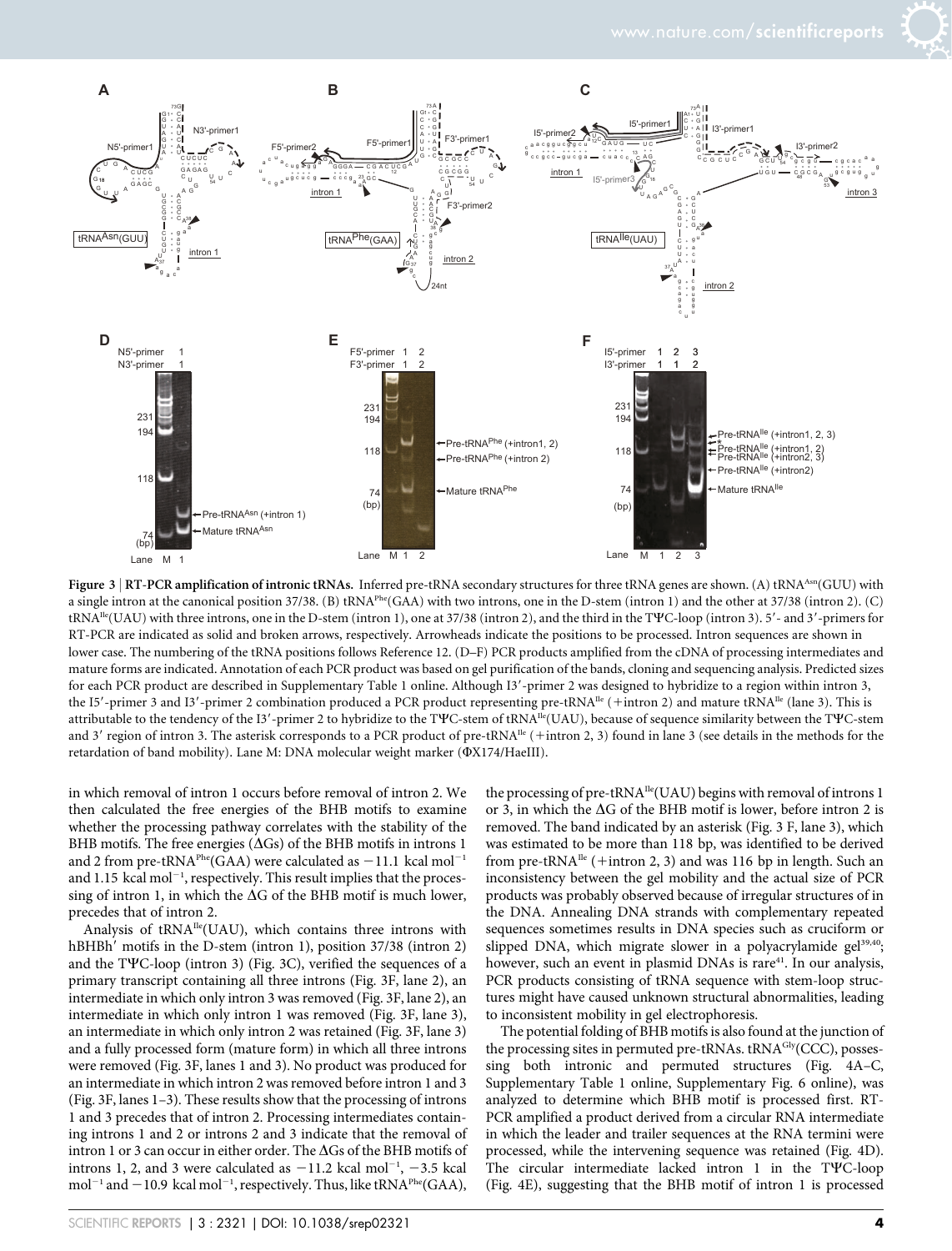before that of the termini in pre-tRNA $\rm ^{Gly}$ (CCC). The  $\Delta G$  of the BHB motif of intron 1 was calculated as  $-4.8$  kcal mol<sup>-1</sup>, which is slightly lower than that of the BHB motif at the termini  $(-4.43 \text{ kcal mol}^{-1})$ . Thus, the processing of the BHB motif of permuted pre-tRNA termini may also follow the order suggested for intronic tRNAs in Fig. 3.

The above results implied a correlation between the processing order of introns and the theoretical free energy of BHB motifs in introns. This may explain why the removal of multiple BHB motifs from pre-tRNAs occurs in an order, even though each BHB motif can fold independently. Alternatively, it may depend on the position of the BHB motif, because the BHB motif in the anticodon arm is always the final substrate observed in tRNA<sup>Phe</sup>(GAA), tRNA<sup>Ile</sup>(UAU), and tRNAGly(CCC). In the latter case, the BHB motif at position 37/38 can be recognized by the C. merolae endonuclease only after the BHB motifs at the other positions have been processed. These possibilities have to be further addressed by in vitro splicing analysis.

#### Unique subunit composition of C. merolae tRNA-splicing endo-

nuclease. The tRNA-splicing endonuclease of the yeast S. cerevisiae is one of the best-studied eukaryal tRNA-processing enzymes. It possesses a heterotetrameric structure  $(\alpha\beta\delta\varepsilon)$  comprising two catalytic subunits (Sen2 and Sen34) and two accessory subunits (Sen15 and Sen54) $9-11,16$ . Sen2 and Sen34 are homologs of the catalytic subunits of archaeal endonucleases. The interactions between Sen2 and Sen54, and between Sen15 and Sen34 were clarified by a yeast two-hybrid (YTH) experiment<sup>16</sup>. These four subunits function cooperatively to recognize cleavage sites via ''a ruler mechanism'', in which the endonuclease measures a specified distance to where the cuts should be made in a pre-tRNA9,10,15–17. In addition to the localized structural fold of the BHB motif, this mechanism requires the specific recognition of the mature domain in pre-tRNAs. Thus, the yeast endonuclease would have coevolved with the introns exclusively localized at position 37/38. A search of the C. merolae genome identified three homologs of the yeast endonuclease subunits, cmSen2 (CMN231C), cmSen34 (CMH233C) and cmSen54 (CMK254C), comprising 246, 435, and 348 amino acids, respectively (see Supplementary Fig. S7 online). According to their isolated cDNA sequences, these candidates are predicted to be functionally active<sup>2</sup>. However, no apparent homolog of Sen15 was identified, which would appear to conflict with the notion that all four subunits are essential for the function of the endonuclease. In yeast, Sen15 interacts with Sen34 to aid the proper positioning of the  $3'$ -splice site<sup>8,9,15–17</sup>.

To find a functional homolog of Sen15 or another potential subunit of the C. merolae endonuclease, a YTH screening was carried out. The full-length cDNA cmSen2, cmSen34, or cmSen54 was cloned into a bait protein plasmid, and positive clones were screened from a C. merolae genomic cDNA library. Screening using cmSen2 (CMN231C) as a bait protein allowed the isolation of the cmSen54 (CMK254C) fragments from two independent prey clones (24 to 348 or 43 to 348 amino acids). However, no other interactions were obtained in this analysis. To confirm their specific interaction, we cloned the full-length cDNA of the three cmSen candidates and tested them using a YTH matrix experiment. The reciprocal interaction between cmSen2 and cmSen54 was clearly detected (Fig. 5). However, no pairwise interaction was detected for cmSen34, implying that the C. merolae endonuclease has a noncanonical subunit composition, which could not be clarified by YTH analysis. The C. merolae endonuclease may contain an unidentified subunit with low homology to known Sen15 proteins. It is also possible that the C. merolae endonuclease comprises a novel heterotrimeric complex. Given that Sen15 (129 amino acids) functions cooperatively with Sen34 in yeast and that cmSen34 (435 amino acids) is larger than yeast Sen34 (275 amino acids), cmSen34 may fulfill the structural and functional roles of both Sen34 and Sen15; however, there is no sequence similarity between yeast Sen15 and C. merolae Sen34.

#### **Discussion**

In C. merolae, disrupted tRNA genes that exhibit intronic (23/43), permuted (7/43) or both (4/43) structures account for 79.1% (34/43) of all nuclear tRNA genes. Some introns of nuclear-encoded tRNAs are required for post-transcriptional modification<sup>9</sup> or regulation of the cell cycle<sup>42</sup>, while some are dispensable<sup>43</sup>. It has also been suggested that fragmented tRNA genes may prevent the integration of mobile elements<sup>44,45</sup>. Thus, the conservation of various types of disrupted tRNA genes in the streamlined genome of C. merolae, which require more extensive processing, may suggest that the fragmentation of tRNA genes or the BHB motif itself are significant for cell function. Alternatively, disrupted tRNA genes might have developed by neutral evolution, or may be a remnant of the process for decreasing the number of tRNA genes. Even if such tRNA genes were acquired in eukaryotes, most would not have been retained because of the failure of transcription or subsequent RNA processing. However, in C. merolae, these genes could have persisted in the genome owing to the upstream promoter-dependent transcription system and, especially, the capacity to process non-canonical pretRNAs, including intronic and permuted pre-tRNAs, into the canonical cloverleaf structure.

BHB motifs in intronic pre-tRNAs and their corresponding splicing machinery are commonly found in eukaryotes and archaea, although their modes of splicing endonuclease recognition differ. Archaeal endonucleases exhibit symmetrical subunit architectures comprising catalytic subunits (homologs of Sen2 and Sen34) and recognize introns in pre-tRNAs in a manner that is basically dependent only on the BHB motifs $11,18,27,28$ . Genome-wide analyses have expanded the number of archaeal tRNA genes that contain introns comprising various types of BHB motifs at various positions. Accordingly, four different types of endonuclease were identified in archaea, which indicated that the subunit compositions of archaeal endonucleases correlate with their substrate specificity toward the BHB motifs<sup>22,28,29,46,47</sup>. In eukaryotes, the processing mechanisms of tRNA-splicing endonucleases, other than those of yeast, are not fully understood. The present study showed that C. merolae contains atypical introns and an endonuclease that is substantially eukaryotic-like, but differs in subunit composition. Homology searching and YTH analysis could not identify an accessory subunit (Sen15) that is essential for functional multimerization of yeast endonuclease, indicating that the C. merolae endonuclease may contain an unidentified subunit, or is possibly comprised of a novel heterotrimeric complex. Alternatively, the C. merolae endonuclease may adopt a different type of subunit architecture. The yeast Sen54 is indicated to interact with the D-arm and the acceptor stem in the L-shaped tertiary structure of tRNA<sup>17,18</sup>; therefore, the *C. merolae* endonuclease containing the cmSen54 subunit is not likely to interact with pre-tRNAs harboring ectopic introns, especially in the D-arm. Thus, the C. merolae endonuclease may act on such pre-tRNAs as a dimer composed of only catalytic subunits (cmSen2 and cmSen34) to recognize atypical introns. It is tempting to speculate that the C. merolae endonuclease comprises a different subunit combination; for example, cmSen2 cmSen54-cmSen34 or cmSen2-cmSen34, depending on the positions or types of the BHB motifs in the substrates. If so, BHB motifs at non-canonical positions will be removed by cmSen2-cmSen34, making the BHB motif at canonical position (37/38) accessible to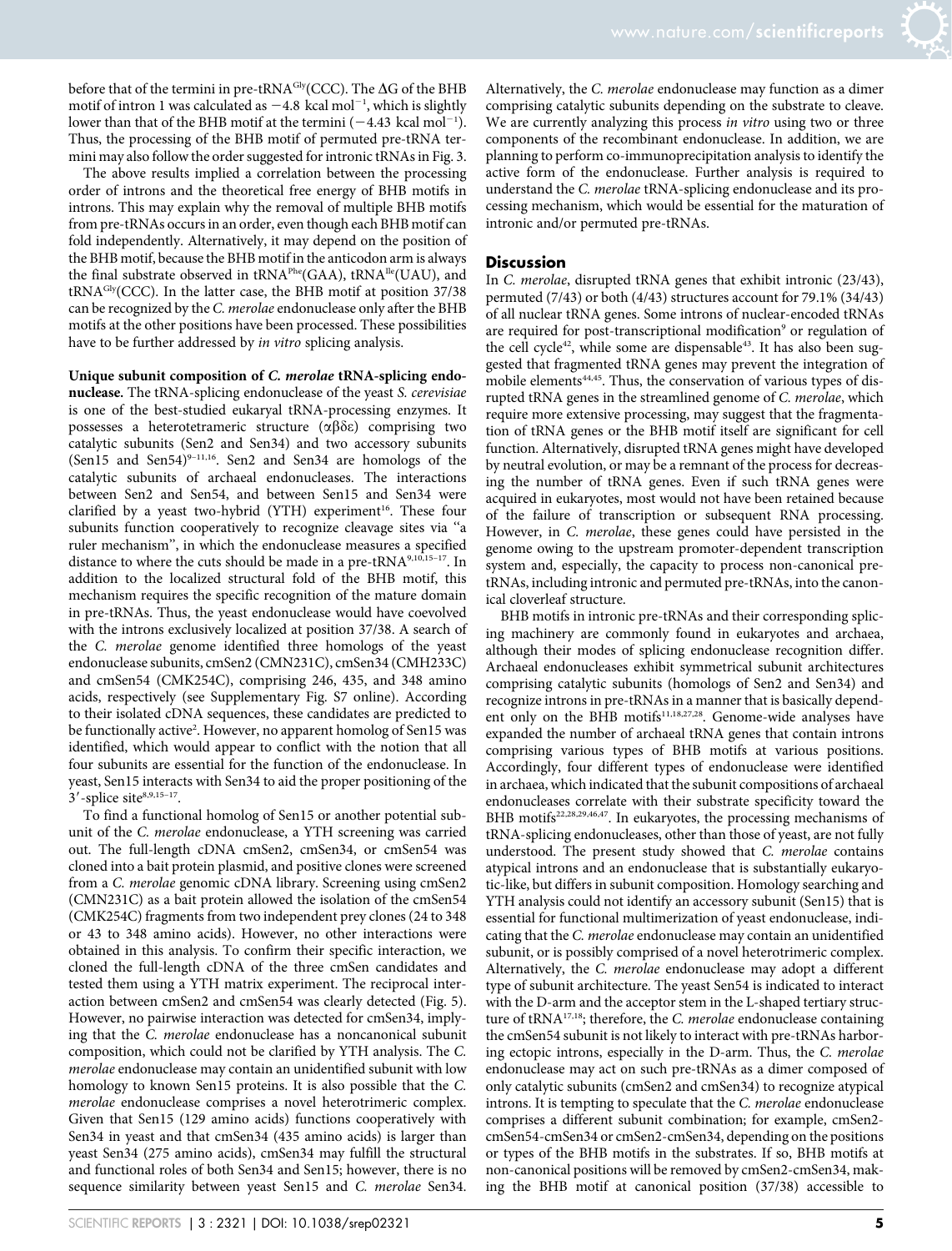

Figure 4 | RT-PCR amplification of intronic and permuted pre-tRNA<sup>Gly</sup>(CCC). (A) Schematic representation of a permuted tRNA gene harboring an intron; tRNA<sup>Leu</sup>(UAA) and tRNA<sup>Arg</sup>(CCU) in the upper panel, tRNAs<sup>Gly</sup>(CCC) in the lower panel. (B, C) The inferred secondary structures of pretRNA<sup>Gly</sup>(CCC)a and pre-tRNA<sup>Gly</sup>(CCC)b are shown. The sequences of the 5'-half (blue) and the 3'-half (red) of mature tRNA, and the intervening sequence (green) of pre-tRNA are shown. Arrowheads indicate the processing positions. Intron sequences are shown in lower case. The numbering of the tRNA positions follows Reference 12. (D) The PCR product of cDNA generated from reverse transcription around (E), a circular intermediate of tRNA<sup>Gly</sup>(CCC) without the intron, is indicated as CI-tRNA<sup>Gly</sup> ( $\Delta$ intron 1). 5'- and 3'-primers are indicated as solid and broken arrows, respectively. Lane M: DNA molecular weight marker ( $\Phi$ X174/HaeIII).

cmSen2-cmSen54-cmSen34, which interacts with the mature domain of the pre-tRNA, as it does in yeast. RT-PCR analysis (Figs. 3 and 4) showing that the BHB motif at canonical position 37/38 is always the final substrate may support this hypothesis.

An increasing number of reports on BHB-mediated disrupted tRNA genes support the hypothesis that the BHB motif, and its

processing system, played a central role in the development and maintenance of such tRNA genes. An evolutionary relationship has been suggested to exist between intronic tRNAs and split tRNAs in archaea<sup>7,19,26,44,45,47</sup>, while permuted tRNAs might have been generated by gene duplication, probably of an intronic tRNA through recombination to form a tandem repeat, followed by the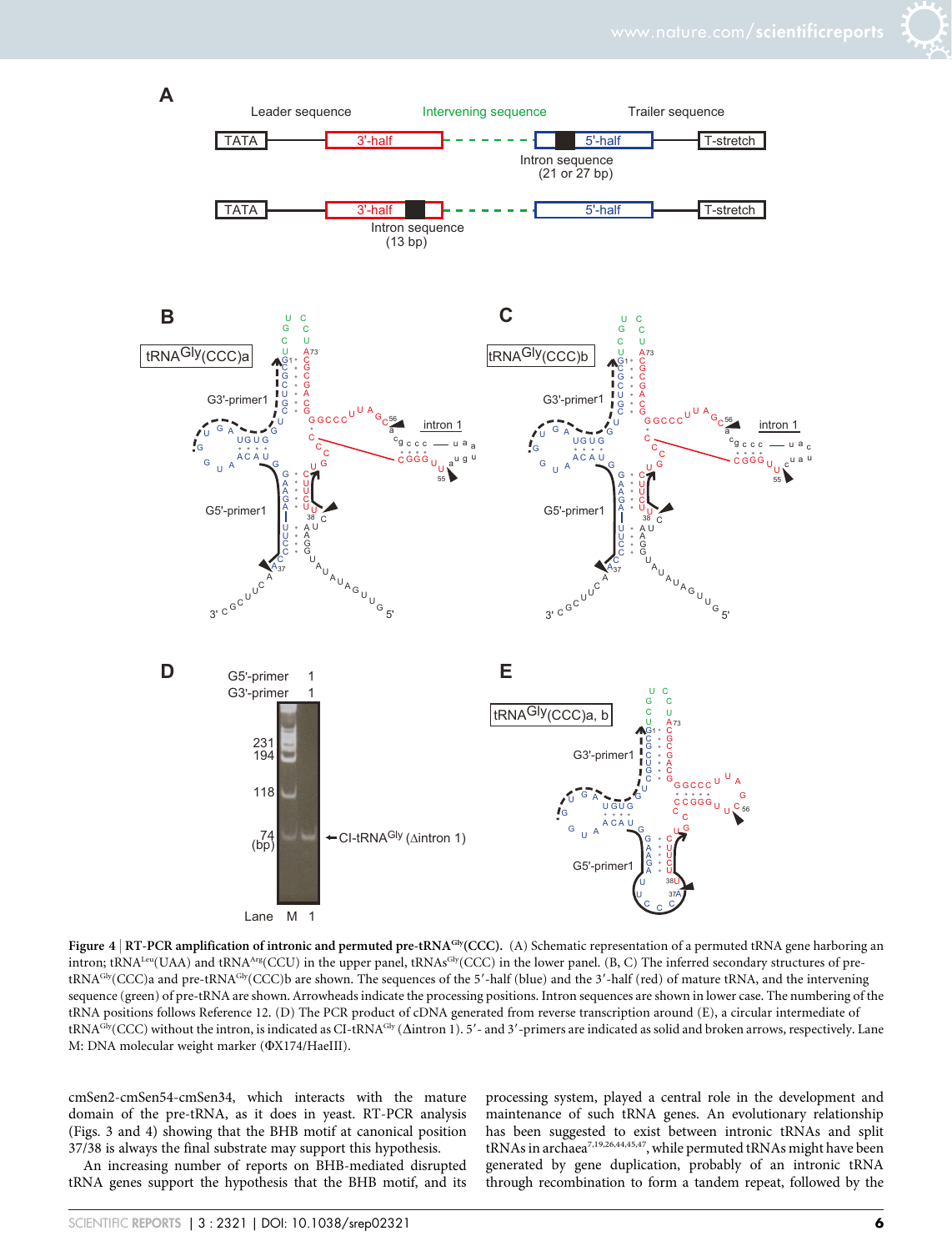

Figure 5 | Specific interactions between C. merolae Sen proteins. A specificity test using YTH analysis was carried out on SC plates lacking Leu and Trp (-LW), Leu, Trp and adenine (-LWA), or Leu, Trp and His containing 1 mM 3AT (-LWH 1 1 mM 3AT) with a 4-day incubation. Diploid strains were constructed by mating PJ69-4Aa cells harboring pGBTK or its derivatives (Baits) with PJ69-4Aa cells harboring pGAD or its derivatives (Preys); each derivative plasmid contained full-length cmSen2 (CMN231C), cmSen34 (CMH233C), or cmSen54 (CMK254C).

loss of the outer segment of each copy<sup>4,6,48,49</sup>. The existence of a number of intronic tRNA genes may reflect an evolutionary background that produced a number of the permuted tRNAs in C. merolae. Even though the detailed mechanisms that govern the development of each type of disrupted tRNA gene remain unclear, the discovery of various BHB-mediated disrupted tRNA genes may imply an evolutionary relationship between them.

Some archaea, including Nanoarchaeum equitans and Caldiviga  $maguli ingensis, harbor many split tRNAs, but few intronic tRNAs<sup>7,22</sup>.$ Other archaea, including Pyrobaculum and Thermophilum, harbor a number of intronic tRNAs, although Pyrobaculum have no split or permuted tRNAs<sup>22</sup>. Unicellular green algae contain some permuted tRNAs, but almost no intronic tRNAs<sup>6</sup>. Hence, C. merolae is unique in containing a number of both atypical intron-containing and permuted tRNAs. Conversely, split tRNAs have not been found in C. merolae, despite its potential ability to express them. Hitherto, there has been no report of an organism in which split tRNAs coexist with permuted tRNAs. Thus, the individual mechanisms and requisite elements necessary for the acquisition or maintenance of disrupted tRNA genes are sometimes substantially different, as previously suggested<sup>7</sup>. Our findings for C. merolae indicate that the processing system of eukaryal tRNA introns is more divergent and species-specific than previously thought; atypical introns and several types of splicing endonucleases may also be present in other eukaryotes. Previous studies may support this possibility, as evidenced by the discovery of ectopic intron-containing tRNA genes in the nucleomorph of the cryptomonad, Guillardia theta<sup>50</sup>; however, most of their introns cannot form a BHB motif. The absence of accessory subunit homologs (Sen15 and Sen54) in the A. thaliana endonuclease<sup>51</sup> implies the possibility that plant endonucleases have evolved variations in their subunit architectures.

Considering that the origin of eukaryotes is related to that of archaea, C. merolae may retain vestigial traits derived from the archaeal lineage. However, no sequence similarity was found between the disrupted tRNA genes of C. merolae and archaea. Additionally, atypical intron-containing, permuted, and split tRNAs show a discontinuous and patchy distribution among early eukaryotes and archaea<sup>6,7,22</sup>. These observations also imply a nonmonophyletic origin for BHB-mediated disrupted tRNA genes and suggest the possibility that they could have arisen multiple times, independently, in each lineage. The next challenge will be to estimate the formation process of each type of disrupted tRNA gene.

The findings presented here reaffirm the unique nature of C. merolae tRNAs, which display various rearrangement patterns of RNA gene structures and tRNA processing pathways. Further comparative analysis of C. merolae tRNA genes and the splicing endonuclease with those of other organisms will help to clarify the mechanisms that govern the development of BHB-mediated disrupted tRNA genes.

#### **Methods**

Computational prediction of tRNA genes and their BHB motifs in the C. merolae nuclear genome. The 10D strain of C. merolae was used in this study<sup>1</sup>. Genome-wide prediction of tRNA genes in the C. merolae genome was conducted as described previously<sup>2,4</sup> using tRNAscan-SE<sup>52</sup>, SPLITS<sup>20</sup> and SPLITSX<sup>21</sup> software with the following parameters: '-X 15 -I -36', '-c -p 0.55 -f 3 -h 3' and '-p 0.55 -f 3 -h 3',. Initial predictions of tRNA introns and the secondary structures of splicing motifs were made by SPLITS/SPLITSX. In addition, a BLAST search was performed using BLASTN with a threshold E-value  $<$  1. The sequences of candidate genes were manually inspected.

The free energies of the predicted introns were calculated using RNAeval, implemented within the Vienna-RNA package<sup>53</sup>, and then matched to the BHB secondary structure model. The BHB secondary structure model consisted of both intron and exon sequences, and was classified into three types based on the reported archaeal BHB motifs: strict hBHBh', relaxed HBh' or relaxed hBH<sup>5</sup>. Some secondary structures of the predicted tRNAs harboring BHB motifs were revised by comparing them with known BHB-harboring tRNA structures.

Northern blotting analysis. Cell culture, RNA purification and northern blotting analysis followed previously described methods<sup>4</sup>. Total RNA isolated from C. merolae was separated on a 10% polyacrylamide gel containing 8 M urea and compared to RNA molecular weight markers (Dynamarker RNA Low, BioDynamics Laboratory, Tokyo, Japan). The gel was blotted onto Hybond  $N^+$  (GE Healthcare Bio-science AB, Upssala, Sweden) with TBE buffer for northern blotting analysis. The synthetic DNA oligonucleotides listed below were 5' <sup>32</sup>P-labeled and used as probes. Hybridization was performed at 50°C for 6 h. The membrane was then washed with 1  $\times$  SSC buffer (150 mM NaCl and 15 mM sodium citrate) at room temperature for 40 min. The predicted size of each mature molecule indicated in Fig. S2 was confirmed by sequencing analysis of the corresponding RT-PCR product (Fig. 3, Supplementary Figs. 3-5 online). The sequences of synthetic DNA oligonucleotides used as probes are listed below.

#### Oligo-DNA probes for northern blot analysis.

N-probe 5'- cggtagtagagaggctt -3'. F-probe 5'- tgccatcgcggggatc -3'. I-probe 5'- tactcccggcgaggctc -3'.

Reverse-transcription polymerase chain reaction (RT-PCR) and DNA sequencing. Cell culture, RNA purification and RT-PCR analysis followed previously described methods<sup>4</sup>. Total RNA prepared from C. merolae cells was reversetranscribed with ReverTraAce (TOYOBO, Osaka, Japan) and PCR-amplified with Blend Taq (TOYOBO). Total RNA was denatured for 3 min at 94°C and then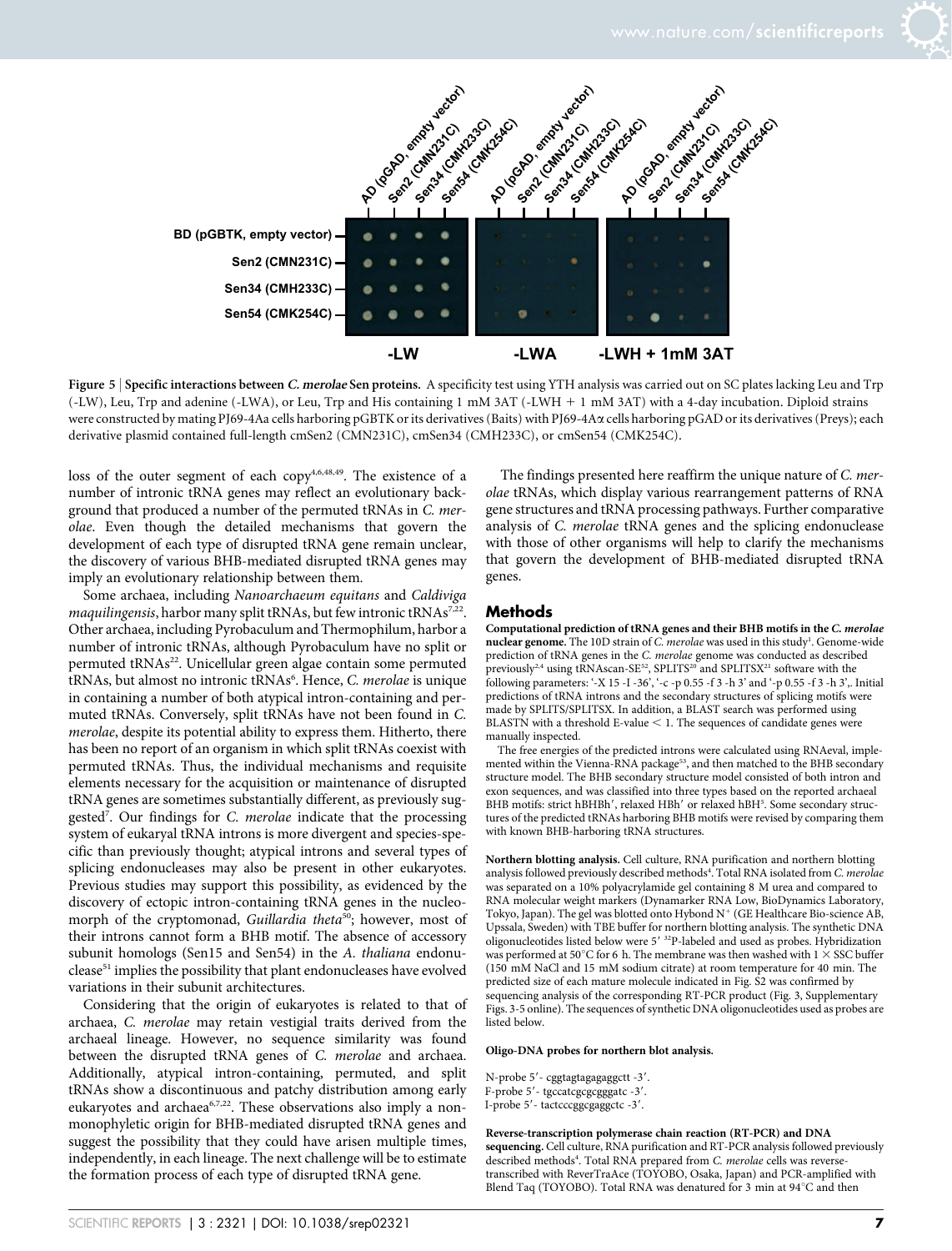#### Oligo-DNA primers for RT-PCR amplification of tRNA<sup>Asn</sup>(GUU).

N5'-1 5'- ggtagtatagctcagtcggttag -3'. N3'-1 5'- cggtagtagagaggcttg -3'.

#### Oligo-DNA primers for RT-PCR amplification of tRNAPhe(GAA).

F5'-1 5'- gccattgtagctcagcagggag -3'.

- F3'-1 5'- tgccatcgcgcgggatc -3'.
- F5'-2 5'- gccattgtagctcagcagggagaga -3'.
- F3'-2 5'- ccgcggacctttgcatcttca -3'

#### Oligo-DNA primers for RT-PCR amplification of tRNAIle(UAU).

I5 $'$ -1 5 $'$ - actcctgtagct -3'.

I3'-1 5'- tactcccggcgaggctc -3'.

- I5 $^{\prime}$ -2 5 $^{\prime}$  actcctgtagctatcgg -3 $^{\prime}$ .
- I3'-2 5'- tactcccggcgaggctcgaacgcgca -3'.
- I5'-3 5'- actcctgtagctcagctggt -3'

#### Oligo-DNA primers for RT-PCR amplification of tRNA<sup>Gly</sup>(CCC)a and tRNAGly(CCC)b.

G5'-1 5'- tggaagattcccattcttct -3'. G3'-1 5'- cactacaccagcagcgc -3'.

Yeast two-hybrid screening of the C. merolae tRNA-splicing endonuclease. The YTH analysis used for library screening was conducted according to a previously described method<sup>54</sup>. The full-length cDNA of cmSen2 (CMN231C), cmSen34 (CMH233C), or cmSen54 (CMK254C) was PCR-amplified and cloned into pGBTK, a GAL4 DNA-binding domain fusion vector. The C. merolae genomic library used for screening was constructed using in the pACT2 plasmid (TaKaRa). Plasmids were introduced into yeast PJ69-4Aa (for the pGBTK derivatives) and PJ69-4Aa (for the pACT2 derivatives) haploid strains, using TRP1 and LEU2, respectively, as selective markers. These yeast strains were co-incubated and became diploids. Positive protein–protein interactions between bait and prey were detected by the ability of cells to grow on SC-LWH plates containing 5 mM 3-aminotriazol and SC-LWA. The pACT2 derivatives were extracted from the diploid yeast and the insert junctions with the GAL4 activation domain were sequenced and compared with the C. merolae genome database. The synthetic DNA oligonucleotides used as primers for cloning are listed below.

#### Oligo-DNA primers used for cloning the C. merolae Sen2 homolog (cmSen2; CMN231C).

cmSen2Fwd 5'- ggggaattcatgagcgttcaagcgcaact -3'. cmSen2Rev 5'- gggggatccctacttcgcggcacgctgtt -3'.

#### Oligo-DNA primers used for cloning the C. merolae Sen34 homolog (cmSen34; CMH233C).

cmSen34Fwd 5' - ccccccggggatgtatccaagtgtccagag -3'. cmSen34Rev 5'- gggggggtcgactcagggtagagcctcacacc -3'.

#### Oligo-DNA primers used for cloning the C. merolae Sen54 homolog (cmSen54; CMK254C).

cmSen54Fwd 5'- ggggaattcatgcgaaatcagcggggtgg -3'. cmSen54Rev 5'- gggggatcctcacagtccctgctcgtcgt -3'.

- 1. Kuroiwa, T. The primitive red algae Cyanidium caldarium and Cyanidioschyzon merolae as model system for investigating the dividing apparatus of mitochondria and plastids. Bioessays 20, 344–354 (1998).
- 2. Matsuzaki, M. et al. Genome sequence of the ultrasmall unicellular red alga Cyanidioschyzon merolae 10D. Nature 428, 653–657 (2004).
- 3. Nozaki, H. et al. A 100%-complete sequence reveals unusually simple genomic features in the hot-spring red alga Cyanidioschyzon merolae. BMC Biol. 5, 28 (2007).
- Soma, A. et al. Permuted tRNA genes expressed via a circular RNA intermediate in Cyanidioschyzon merolae. Science 318, 450–453 (2007).
- 
- 5. Marck, C. & Grosjean, H. Identification of BHB splicing motifs in introncontaining tRNAs from 18 archaea: evolutionary implications. RNA 9, 1516–1531 (2003).
- 6. Maruyama, S., Sugahara, J., Kanai, A. & Nozaki, H. Permuted tRNA genes in the nuclear and nucleomorph genomes of photosynthetic eukaryotes. Mol. Biol. Evol. 27, 1070–1076 (2010).
- 7. Chan, P., Cozen, A. E. & Lowe, T. M. Discovery of permuted and recently split transfer RNAs in Archaea. Genome Biol. 12, R38 (2011).
- Reyes, V. M. & Abelson, J. Substrate recognition and splice site determination in yeast tRNA splicing. Cell 55, 719–730 (1988).
- 9. Shawn, K. W. & Abelson, J. in tRNA, eds Söll, D, RajBhandary, U. L. (ASM Press, Washington, D.C.), pp 79–92 (1995).
- 10. Abelson, J., Trotta, C. R. & Li, H. tRNA splicing. J. Biol. Chem. 273, 12685–12688 (1998).
- 11. Calvin, K. & Li, H. RNA-splicing endonuclease structure and function. Cell Mol. Life Sci. 65, 1176–1185 (2008).
- 12. Marck, C. & Grosjean, H. tRNomics: analysis of tRNA genes from 50 genomes of Eukarya, Archaea, and Bacteria reveals anticodon-sparing strategies and domainspecific features. RNA 8, 1189-1232 (2002).
- 13. Baldi, M. I., Mattoccia, E., Ciafrè, S., Attardi, D. G. & Tocchini-Valentini, G. P. Binding and cleavage of pre-tRNA by the Xenopus splicing endonuclease: two separable steps of the intron excision reaction. Cell 47, 965–971 (1986).
- 14. Greer, C. L., Söll, D. & Willis, I. Substrate recognition and identification of splice sites by the tRNA-splicing endonuclease and ligase from Saccharomyces cerevisiae. Mol. Cell Biol. 7, 76–84 (1987).
- 15. Di Nicola Negri, E. et al. The eucaryal tRNA splicing endonuclease recognizes a tripartite set of RNA elements. Cell 89, 859–66 (1997).
- 16. Trotta, C. R. et al. The yeast tRNA splicing endonuclease: a tetrameric enzyme with two active site subunits homologous to the archaeal tRNA endonucleases. Cell 89, 849–858 (1997).
- 17. Fabbri, S. et al. Conservation of substrate recognition mechanisms by tRNA splicing endonucleases. Science 280, 284-286 (1998).
- 18. Xue, S., Calvin, K. & Li, H. RNA recognition and cleavage by a splicing endonuclease. Science 312, 906–910 (2006).
- 19. Randau, L., Münch, R., Hohn, M. J., Jahn, D. & Söll, D. Nanoarchaeum equitans creates functional tRNAs from separate genes for their 5'- and 3'-halves. Nature 433, 537–541 (2005).
- 20. Sugahara, J. et al. SPLITS: a new program for predicting split and introncontaining tRNA genes at the genome level. In Silico Biol. 6, 411–418 (2006).
- 21. Sugahara, J., Yachie, N., Arakawa, K. & Tomita, M. In silico screening of archaeal tRNA-encoding genes having multiple introns with bulge-helix-bulge splicing motifs. RNA 13, 671–681 (2007).
- 22. Fujishima, K. et al. A novel three-unit tRNA splicing endonuclease found in ultrasmall Archaea possesses broad substrate specificity. Nucleic Acids Res. 39, 9695–9704 (2011).
- 23. Galli, G., Hofstetter, H. & Birnstiel, M. L. Two conserved sequence blocks within eukaryotic tRNA genes are major promoter elements. Nature 294, 626–631 (1981).
- 24. Geiduschek, E. P. & Kassavetis, G. A. The RNA polymerase III transcription apparatus. J. Mol. Biol. 310, 1–26 (2001).
- 25. Hamada, M., Sakulich, A. L., Koduru, S. B. & Maraia, R. J. Transcription termination by RNA polymerase III in fission yeast. A genetic and biochemically tractable model system. J. Biol. Chem. 275, 29076–29081 (2000).
- 26. Sugahara, J. et al. Comprehensive analysis of archaeal tRNA genes reveals rapid increase of tRNA introns in the order thermoproteales. Mol. Biol. Evol. 25, 2709–2716 (2008).
- 27. Tocchini-Valentini, G. D., Fruscoloni, P. & Tocchini-Valentini, G. P. Coevolution of tRNA intron motifs and tRNA endonuclease architecture in Archaea. Proc. Natl. Acad. Sci. USA 102, 15418–15422 (2005).
- 28. Tocchini-Valentini, G. D., Fruscoloni, P. & Tocchini-Valentini, G. P. Structure, function, and evolution of the tRNA endonucleases of Archaea: an example of subfunctionalization. Proc Natl Acad Sci USA 102, 8933–8938 (2005).
- 29. Komine, Y., Adachi, T., Inokuchi, H. & Ozeki, H. Genomic organization and physical mapping of the transfer RNA genes in Escherichia coli K12. J. Mol. Biol. 212, 579–598 (1990).
- 30. Miyauchi, K., Ohara, T. & Suzuki, T. Automated parallel isolation of multiple species of non-coding RNAs by the reciprocal circulating chromatography method. Nucleic Acids Res. 35, e24 (2007).
- 31. Suzuki, T. & Suzuki, T. Chaplet column chromatography: Isolation of a large set of indivisual RNAs in a single step. Methods in Enzymology 425, 25010–25014  $(2007)$
- 32. Li, Z. & Deutscher, M. P. The tRNA processing enzyme RNase T is essential for maturation of 5S RNA. Proc. Natl. Acad. Sci. USA 92, 6883-6886 (1995).
- 33. Li, Z. & Deutscher, M. P. Maturation pathways for E. coli tRNA precursors: a random multienzyme process in vivo. Cell 86, 503–512 (1996).
- 34. Nakanishi, K. et al. Structural basis for translational fidelity ensured by transfer RNA lysidine synthetase. Nature 461, 1144–1148 (2009).
- 35. Tocchini-Valentini, G. D., Fruscoloni, P. & Tocchini-Valentini, G. P. Processing of multiple-intron-containing pretRNA. Proc. Natl. Acad. Sci USA 106, 20246–20251 (2009).
- 36. Maden, B. E. The numerous modified nucleotides in eukaryotic ribosomal RNA. Prog. Nucleic Acid Res. Mol. Biol. 39, 241–303 (1990).